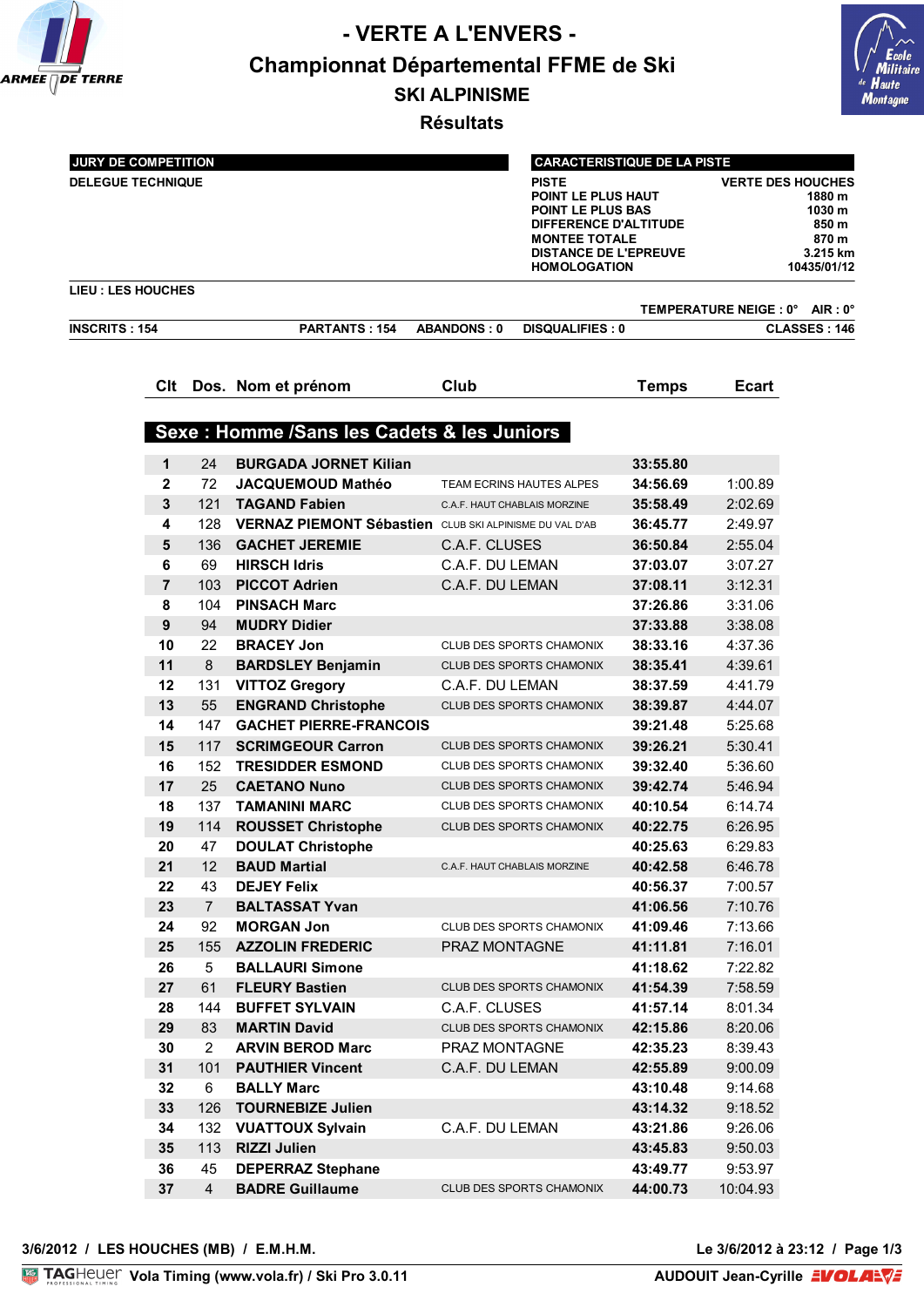## **- VERTE A L'ENVERS - Championnat Départemental FFME de Ski SKI ALPINISME Résultats**

| Clt      |          | Dos. Nom et prénom                                 | Club                            | <b>Temps</b>         | <b>Ecart</b>         |
|----------|----------|----------------------------------------------------|---------------------------------|----------------------|----------------------|
| 38       | 64       | <b>GADIOLET Jean</b>                               |                                 | 44:11.89             | 10:16.09             |
| 39       | 107      | <b>PRUVOST Sylvère</b>                             | CLUB DES SPORTS CHAMONIX        | 44:17.94             | 10:22.14             |
| 40       | 89       | <b>MOLLI Didier</b>                                | CLUB DES SPORTS CHAMONIX        | 44:20.10             | 10:24.30             |
| 41       | 34       | <b>COLLINET Patrick</b>                            | Licence HORS CLUB               | 44:24.00             | 10:28.20             |
| 42       | 207      | <b>CAUDE David</b>                                 | PASSY ESCALADE                  | 44:34.58             | 10:38.78             |
| 43       | 1        | <b>ABRY Christophe</b>                             | Licence HORS CLUB               | 44:42.93             | 10:47.13             |
| 44       | 17       | <b>BESSON Richard</b>                              |                                 | 45:09.29             | 11:13.49             |
| 45       | 66       | <b>GUESDON Jean Marc</b>                           | PRAZ- DE-LYS SOMMAND SKI-ALPIN  | 45:26.17             | 11:30.37             |
| 46       | 80       | <b>MALLINJOUD Philippe</b>                         | PRAZ- DE-LYS SOMMAND SKI-ALPIN  | 45:35.75             | 11:39.95             |
| 47       | 76       | <b>LAMOTTE Julien</b>                              |                                 | 45:43.04             | 11:47.24             |
| 48       | 65       | <b>GEORGE Adam</b>                                 |                                 | 45:45.93             | 11:50.13             |
| 49       | 111      | <b>REY Yann</b>                                    | PRAZ MONTAGNE                   | 45:49.14             | 11:53.34             |
| 50       | 15       | <b>BERTHOD François</b>                            |                                 | 45:54.38             | 11:58.58             |
| 51       | 127      | <b>VAUTHAY Bertrand</b>                            |                                 | 45:57.17             | 12:01.37             |
| 52       | 46       | <b>DOMERCQ Arturo</b>                              | CLUB DES SPORTS CHAMONIX        | 46:04.42             | 12:08.62             |
| 53       | 118      | <b>SERAMOUR Remy</b>                               |                                 | 46:17.72             | 12:21.92             |
|          |          |                                                    |                                 |                      |                      |
| 54<br>55 | 93<br>16 | <b>MOUTON Philippe</b><br><b>BERTOLINI Richard</b> | PRAZ- DE-LYS SOMMAND SKI-ALPIN  | 46:21.40<br>46:23.82 | 12:25.60<br>12:28.02 |
|          |          |                                                    | CLUB DES SPORTS CHAMONIX        |                      |                      |
| 56       | 44       | <b>DEMOLIS Olivier</b>                             |                                 | 46:26.83             | 12:31.03             |
| 57       | 145      | <b>DEVEY MICHEL</b>                                | CLUB DES SPORTS CHAMONIX        | 46:29.65             | 12:33.85             |
| 58       | 116      | <b>RUBAIN David</b>                                |                                 | 47:15.01             | 13:19.21             |
| 59       | 112      | <b>RICHARD Fabrice</b>                             | Licence HORS CLUB               | 47:52.84             | 13:57.04             |
| 60       | 130      | <b>VEUTHAY Lionel</b>                              | CLUB DES SPORTS CHAMONIX        | 47:55.34             | 13:59.54             |
| 61       | 32       | <b>CHOMETY Jerome</b>                              |                                 | 47:58.45             | 14:02.65             |
| 62       | 125      | <b>TEYPAZ Daniel</b>                               | PRAZ- DE-LYS SOMMAND SKI-ALPIN  | 48:13.77             | 14:17.97             |
| 63       | 143      | <b>MARTIN PIERRE-YVES</b>                          |                                 | 48:16.79             | 14:20.99             |
| 64       | 110      | <b>REY Aurélien</b>                                | CLUB DES SPORTS CHAMONIX        | 48:32.09             | 14:36.29             |
| 65       | 11       | <b>BASTARD Jacques</b>                             | PRAZ- DE-LYS SOMMAND SKI-ALPIN  | 48:48.30             | 14:52.50             |
| 66       | 95       | <b>MUGNIER POLLET Christophe</b>                   | <b>ASPTT ANNECY</b>             | 48:52.72             | 14:56.92             |
| 67       | 42       | <b>DECOUTTERE Dominique</b>                        |                                 | 48:54.66             | 14:58.86             |
| 68       | 31       | <b>CHOMETY Fabrice</b>                             | PRAZ- DE-LYS SOMMAND SKI-ALPIN  | 48:56.98             | 15:01.18             |
| 69       | 123      | <b>TAVERNIER Gilbert</b>                           | C.A.F. HAUT CHABLAIS MORZINE    | 48:59.08             | 15:03.28             |
| 70       | 135      | <b>ZURFLUH Etienne</b>                             |                                 | 49:01.39             | 15:05.59             |
| 71       | 79       | <b>LUSSIANA Jean Christophe</b>                    |                                 | 49:04.10             | 15:08.30             |
| 72       | 36       | <b>COSSON Igor</b>                                 |                                 | 49:06.90             | 15:11.10             |
| 73       | 3        | <b>AUGRAS Claude</b>                               |                                 | 49:13.51             | 15:17.71             |
| 74       | 26       | <b>CARBALLO David</b>                              |                                 | 49:26.76             | 15:30.96             |
| 75       | 84       | <b>MARTIN Eric</b>                                 | CLUB ALPIN FRANCAIS HAUT GIFFR  | 49:37.11             | 15:41.31             |
| 76       | 129      | <b>VERRIER Luc</b>                                 | <b>CLUB DES SPORTS CHAMONIX</b> | 50:09.76             | 16:13.96             |
| 77       | 37       | <b>COSTE Sébastien</b>                             |                                 | 50:15.55             | 16:19.75             |
| 78       | 108      | <b>RASTOUT Gaël</b>                                | <b>CLUB DES SPORTS CHAMONIX</b> | 50:18.32             | 16:22.52             |
| 79       | 10       | <b>BARRAILLER Stephane</b>                         | <b>PASSY ESCALADE</b>           | 50:21.13             | 16:25.33             |
| 80       | 119      | <b>SERMET MAGDELAIN Thierry</b>                    |                                 | 50:38.51             | 16:42.71             |
| 81       | 90       | <b>MORAND Gérard</b>                               | PRAZ MONTAGNE                   | 50:40.92             | 16:45.12             |
| 82       | 63       | <b>FROSIO Didier</b>                               |                                 | 50:53.27             | 16:57.47             |
| 83       | 91       | <b>MOREL Guy</b>                                   | PRAZ- DE-LYS SOMMAND SKI-ALPIN  | 51:02.04             | 17:06.24             |
| 84       | 105      | <b>PLANTIE Philippe</b>                            | <b>PASSY ESCALADE</b>           | 51:12.30             | 17:16.50             |
| 85       | 51       | <b>DUCRETTET Bernard</b>                           |                                 | 52:00.74             | 18:04.94             |
| 86       | 40       | <b>DA MOUTA Serge</b>                              |                                 | 52:19.12             | 18:23.32             |
| 87       | 29       | <b>CHARPIER Philippe</b>                           |                                 | 52:25.53             | 18:29.73             |
| 88       | 141      | <b>COUTTET JOSE</b>                                |                                 | 52:41.63             | 18:45.83             |
| 89       | 48       | <b>DRAGO BELTRAN Frederic</b>                      |                                 | 52:55.12             | 18:59.32             |
|          |          |                                                    |                                 |                      |                      |

**Vola Timing (www.vola.fr) / Ski Pro 3.0.11**